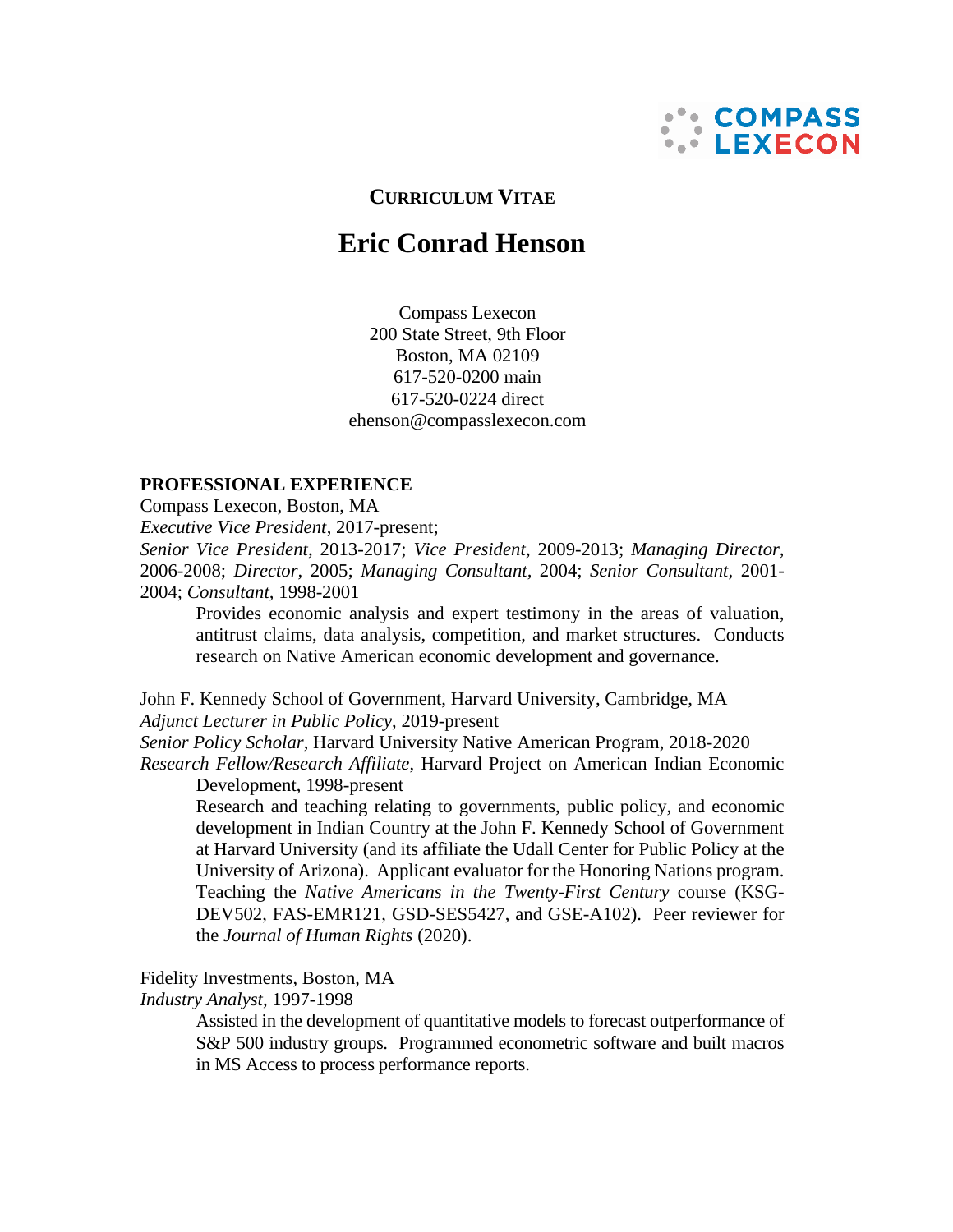Haver Analytics, New York, NY

*Manager, United States Economics Database,* 1995-1996

Interacted as a consultant with leading economists, governmental department heads, and private industry clients. Found solutions for technological problems associated with the electronic transfer of data and data anomalies.

Clean Environments, San Antonio, TX

*CAD Operator*, 1993

Created site maps for environmental consultants and prepared materials for client presentations.

#### **EDUCATION**

John F. Kennedy School of Government, Harvard University, Cambridge, MA MPP, 1998

Thesis: *The Importance of a Uniform Commercial Code for Economic Development on Native American Reservations*

Southern Methodist University, Dallas, TX MA, Economics, 1995

University of Texas at San Antonio, San Antonio, TX BBA, Business Economics, 1992

## **EXPERT TESTIMONY**

Michael Stinson, et al.

In the United States District Court for the Eastern District of Virginia, *Darlene Gibbs, et al., v. Michael Stinson, et al.*, Expert Report, March 29, 2021. Analysis of enterprise development in the online lending industry.

Mike Stinson, et al.

In the US Bankruptcy Court for the Northern District of Texas (Dallas Division), *Kimetra Brice, et al., v. Mike Stinson, et al.*, Expert Report, March 3, 2021. Analysis of enterprise development in the online lending industry.

St. Bernard Parish

In the 34th Judicial District Court, District "A" St. Bernard Parish, State of Louisiana, *St. Bernard Parish Government v. Entergy Louisiana, LLC; Entergy Louisiana Holdings, Inc.; Atmos Energy Corporation; and Union Indemnity Company*, Expert Report (with John Cochrane), August 18, 2020. Dispute arising from a failure to pay utility franchise fees back to the 1920s.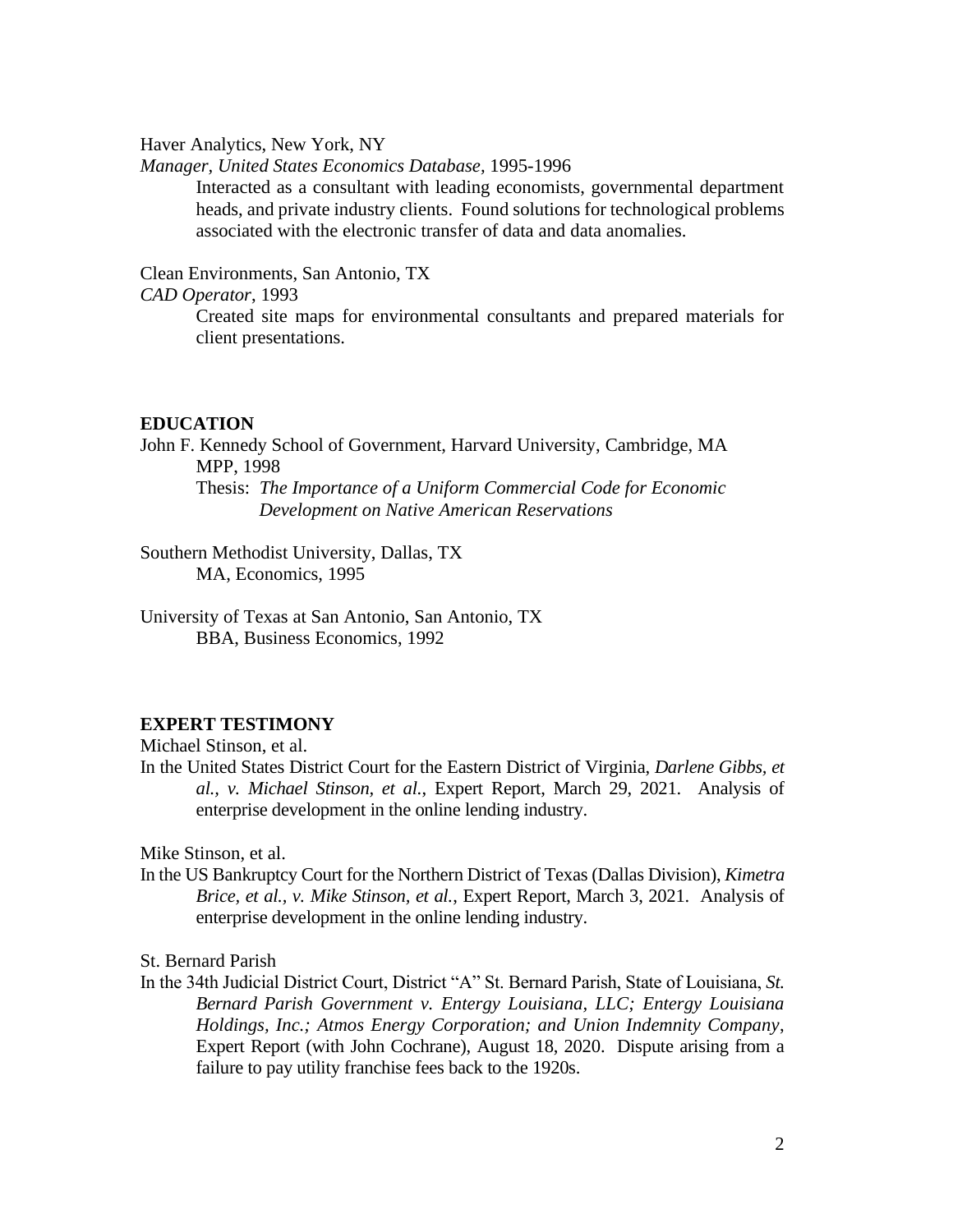### Prairie Band Potawatomi Nation

In the United States District Court for the District of Columbia, *Prairie Band Potawatomi Nation v. Steven Mnuchin, in his official capacity as Secretary, United States Department of the Treasury*, Declaration, June 3, 2020. Dispute dealing with allocation of coronavirus relief funds administered by the Treasury Department.

#### Young, et al.

In the United States District Court for the Southern District of West Virginia, Beckley Division, *Eric Young, et al. v. Act Fast Delivery of West Virginia, Inc.*, Expert Report, May 28, 2020 (confidential). Data analysis pertaining to mileage, travel times, and earnings for pharmaceutical couriers in a collective action lawsuit; provided calculation of damages.

#### Davis, et al.

In the United States District Court for the Eastern District of Kentucky, Lexington Division, *Daniel Davis, et al. v. Omnicare, Inc., et al.*, Expert Report, August 15, 2019 (confidential); Deposition, September 11, 2019. Data analysis pertaining to mileage, travel times, and earnings for pharmaceutical couriers in a class action lawsuit; provided calculation of damages.

## Sanum Investments Limited and Lao Holdings NV

In an arbitration under the rules of the Singapore International Arbitration Centre, *Sanum Investments Limited and Lao Holdings NV v. San Marco Capital Partners, LLC, Kelly Gass, and the Government of the Lao People's Democratic Republic (SIAC Arbitration No. 414 of 2017 (ARB414/17/QW))*, Expert Report (with Joseph P. Kalt), March 29, 2019 (confidential). Evaluation of damages relating to gaming properties in Laos. Analysis addressing proper discount rates and determination of a quantum of harm for expropriated assets.

#### Matthew Martorello

In the United States District Court for the Eastern District of Virginia, Richmond Division, *Lula Williams, et al., v Big Picture Loans, LLC, et al., Expert Report,* January 11, 2019; Deposition, March 20, 2019. Analysis of enterprise development in the online lending industry.

#### The Hopi Tribe

In the Apache County Superior Court of the State of Arizona, *In re The General Adjudication of All Rights to Use Water in the Little Colorado River System and Source,* Expert Report, November 9, 2018; Expert Report, March 15, 2019; Surrebuttal Report, June 14, 2019; Deposition, October 14-15, 2019; Declaration, December 10, 2019; Affidavit, March 4, 2020; Trial Testimony, November 30, 2020. Analysis of tribal economic development efforts and the need for water supplies.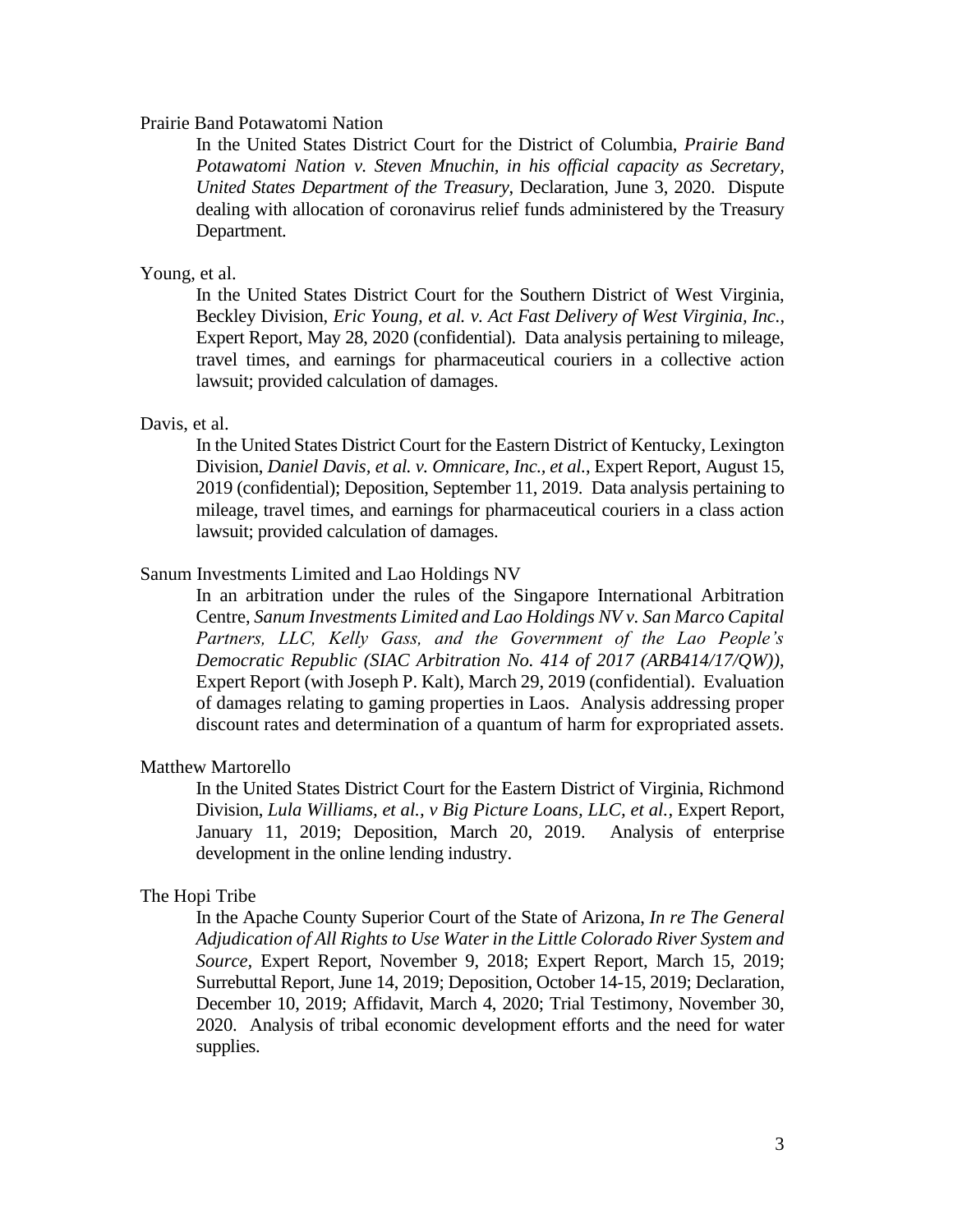#### Think Finance, LLC

In the United States Bankruptcy Court for the Northern District of Texas, Dallas Division, *In re Think Finance LLC, et al., Debtors,* Expert Report, August 13, 2018; Deposition, September 11, 2018. Analysis of enterprise development in the online lending industry.

## Think Finance, LLC

In the United States District Court for the Eastern District of Pennsylvania, *Commonwealth of Pennsylvania v. Think Finance, LLC, et al.,* Expert Report, August 13, 2018. Analysis of tribal participation in the online lending industry.

## Congressional Testimony

Statement to US House of Representatives, Committee on Oversight and Government Reform, Subcommittee on the Interior, Energy, and Environment, *Hearing on Tribal Energy Resources: Reducing Barriers to Opportunity*, July 17, 2018 (written and oral testimony).

#### Keweenaw Bay Indian Community

In the United States District Court for the Western District of Michigan, *Keweenaw Bay Indian Community v. Nick A. Khouri,* Expert Report, May 25, 2018 (highly confidential); Rebuttal Report, July 20, 2018 (confidential); Deposition, September 7, 2018 (confidential). Analysis of sales and tobacco taxes on tribal lands in Michigan.

#### Albrecht et al. and Abbey et al.

In the Superior Court of the State of California, County of Riverside, *Leonard Albrecht et al. v. Riverside County* and *Patricia L. Abbey et al. v. Riverside County,* Expert Report, February 20, 2018; Deposition, March 9, 2018; Trial Testimony, October 1, 2018. Consolidated class action case involving analysis of taxation on tribal lands in California.

#### Young, et al.

In the United States District Court for the Southern District of West Virginia, Beckley Division, *Eric Young, et al. v. Act Fast Delivery of West Virginia, Inc.*, Affidavit, November 2, 2017 (confidential); Affidavit, November 15, 2017 (confidential); Affidavit, January 10, 2018 (confidential); Affidavit, January 26, 2018 (confidential); Deposition, February 8, 2018 (confidential); Trial Testimony, February 27, 2018. Data analysis pertaining to mileage, travel times, and earnings for pharmaceutical couriers in a collective action lawsuit; provided calculation of damages.

#### Congressional Testimony

Statement to US House of Representatives, Committee on Natural Resources, *Hearing on HR 215, American Indian Empowerment Act*, October 25, 2017 (written and oral testimony).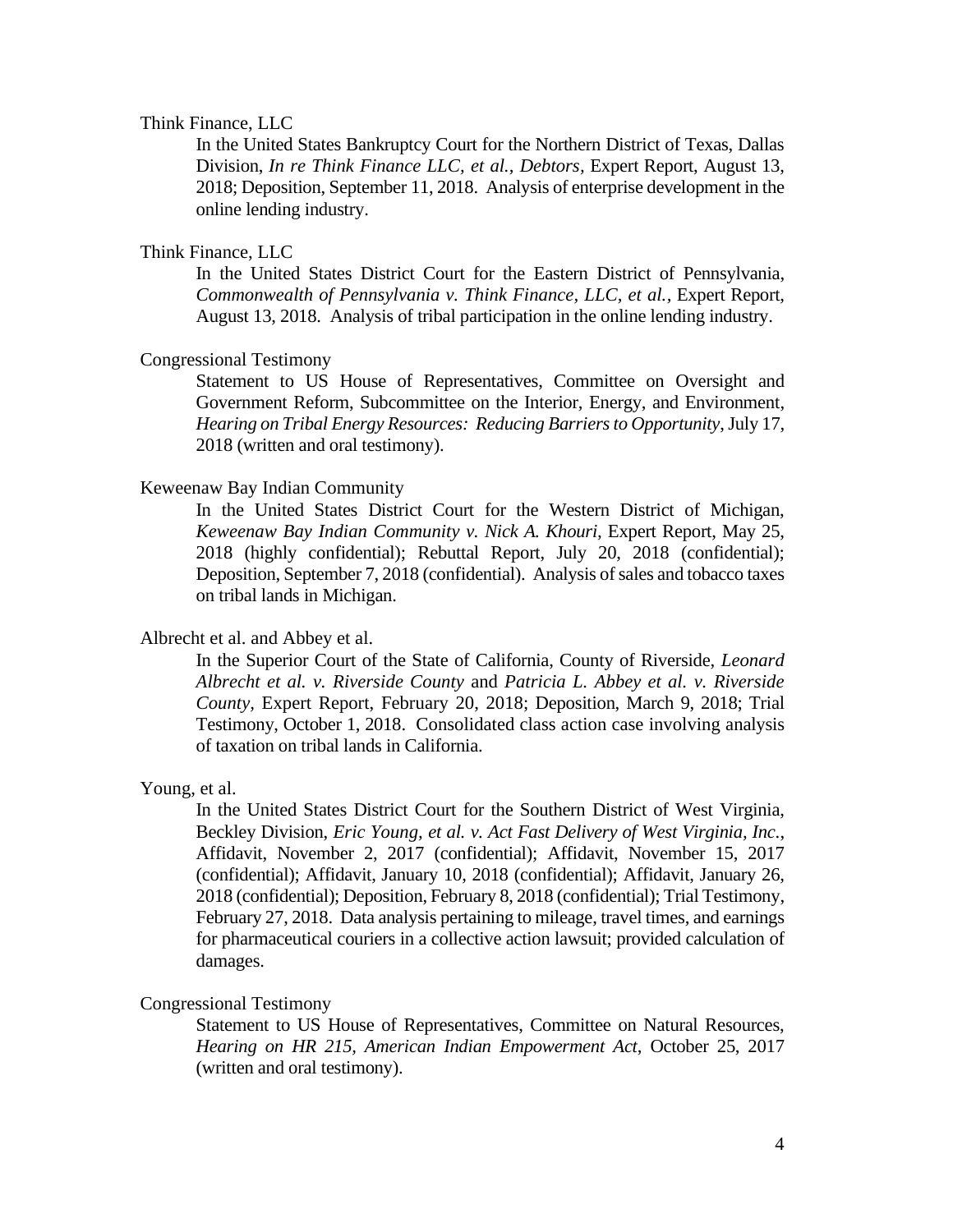# Lao Holdings NV and Sanum Investments Limited

In arbitration under the rules of the International Centre for Settlement of Investment Disputes, *Lao Holdings NV v. Lao People's Democratic Republic (ICSID Case No. ARB(AF)/16/2); Sanum Investments Limited, v. Lao People's Democratic Republic (ICSID Case No. ADHOC/17/1)*, Witness Statement (with Joseph P. Kalt), September 1, 2017 (confidential). Evaluation of damages relating to gaming properties in Laos. Analysis addressing proper discount rates and determination of a quantum of harm for expropriated assets.

### Eric Johnson

In the Court of Chancery in the State of Delaware, *In re Oxbow Carbon LLC Unitholder Litigation*, Expert Report, June 5, 2017 (confidential). Evaluation of a methodology for valuing units/shares in a privately held company in the energy industry.

# Spring Creek Coal LLC

ONRR Case No. 12.00736.001, *Value of Spring Creek Coal for Payment of Federal Royalty January 1, 2008 to December 31, 2011*, Expert Report (with Joseph P. Kalt), April 7, 2017 (confidential). Evaluation of alleged underpayments of coal royalties arising from production in Montana. Analysis relating to the proper economic framework for valuation along the chain of commerce from production to end use, the value of intermediate services, and sound techniques for utilization of price benchmarks.

#### Sanum Investments Limited

In an arbitration under the rules of the Singapore Arbitration Center, *Sanum Investments Limited, Claimant, v. ST Group Co., Ltd., Sithat Xaysoulivong, S.T. Vegas Co., Ltd., S.T. Vegas Enterprise Ltd, Xaya Construction Co., Ltd. and Xaysana Xaysoulivong, Respondents*, Witness Statement (with Joseph P. Kalt and Steven R. Peterson), April 20, 2016 (confidential). Evaluation of damages relating to gaming properties in Laos. Project addressed proper discount rates and determination of a quantum of harm for expropriated assets.

#### Congressional Testimony

Statement to US House of Representatives, Committee on Natural Resources, *Hearing on HR 538, Tribal Prosperity and Self-Determination through Energy Development*, October 4, 2016 (written and oral testimony).

#### Congressional Testimony

Statement to US Senate Committee on Indian Affairs, *Hearing on Empowering Indian Country: Coal, Jobs, and Self-Determination*, April 8, 2015 (written and oral testimony).

### Navajo Agricultural Products Industry (Navajo Nation)

Sworn testimony before the Navajo Resources and Development Committee regarding evaluation of damages arising from the failure of the federal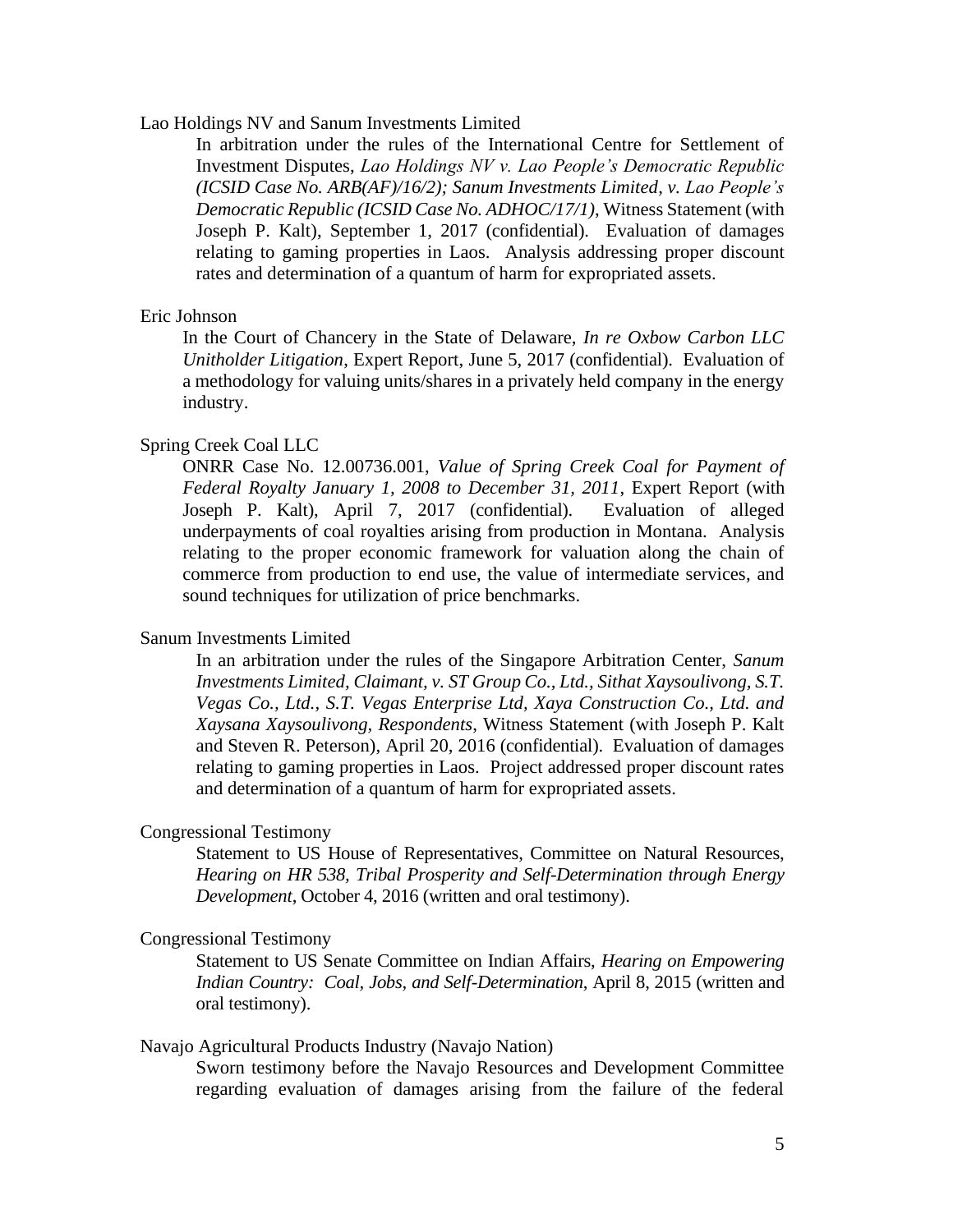government to complete a major farming/irrigation project in the southwestern United States, June 25, 2014. Analysis addressed lost rents, forgone use of water rights, unfunded project completion costs, discount rates, and ongoing operations and maintenance expenditures.

#### Casa Trading LLC

In an arbitration under the rules of the London Court of International Arbitration and the Judicial Authority of the Dubai International Financial Centre, *DME Mergeco Limited and Dubai Mercantile Exchange Limited v. Casa Trading Limited*, and *Dubai Mercantile Exchange Limited v. Casa Trading Limited, Claim Number 002/2010*, Damages/Settlement Opinion, September 20, 2010 (confidential). Analysis of damages allegedly arising from actions undertaken by a mercantile exchange in the Middle East, which resulted in the economic loss of a trading firm's equity position in the exchange, and loss of access to trading activities on the exchange. Project addressed potential evolution of trading in the Middle East, a range of valuation methodologies, and determination of an appropriate discount rate.

#### Congressional Testimony

Statement to US Senate Committee on Indian Affairs, *Hearing on S.519, The Native American Capital Formation and Economic Development Act of 2003*, April 30, 2003 (written and oral testimony).

## **OTHER EXPERT/CONSULTING RETENTIONS**

SN Catarina LLC, SN Operating LLC, and Mesquite Energy

In the United States District Court, Southern District of Texas, Houston Division, *DJH Minerals LP and Cathexis Royalties and Minerals LP v. Chesapeake SN Catarina LLC, SN Operating LLC, and Mesquite Energy.* Valuation analysis focusing on natural gas and condensate production, severance tax payments, and the applicability of tax reports to royalty obligations (confidential). (2021 present)

The Cherokee Nation

In the United States District Court, Eastern District of Oklahoma, *The Cherokee Nation v. McKesson Corporation, et al.* Analysis focusing on tribal government as a distinct entity negatively impacted by the opioids epidemic (confidential). (2020-present)

Chesapeake Exploration, LLC and Chesapeake Operating, LLC

In the United States Bankruptcy Court, Southern District of Texas, Houston Division, *Petty Business Enterprises, LP, et al., v. Chesapeake Exploration, LLC et al.* Valuation analysis focusing on crude oil and natural gas production, derivatives trading, and the differences between physicals marketing and financial hedging activities (confidential). (2020-present)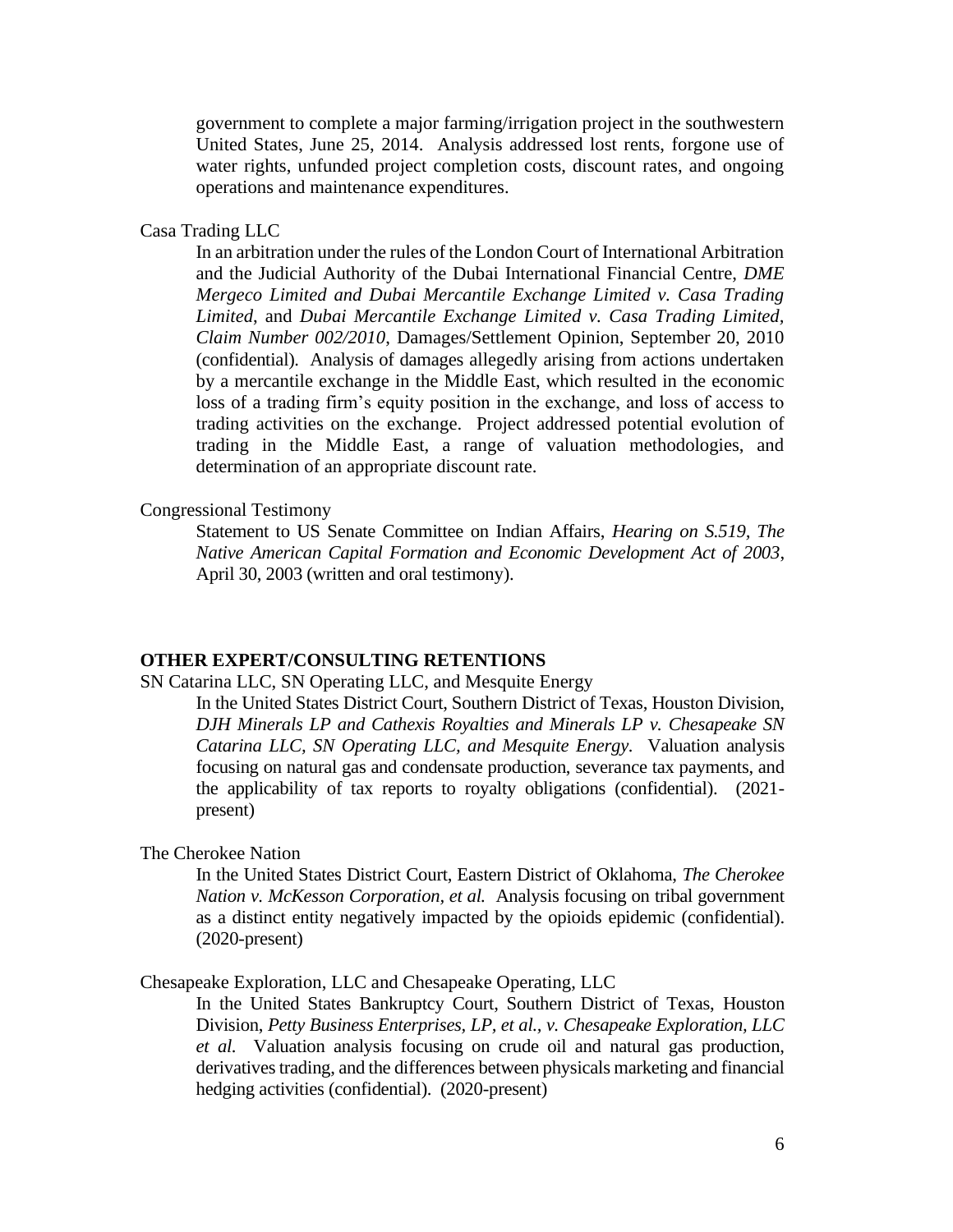## SM Energy Company

In Harris County District Court, for the State of Texas, *SPM NAM LLC, Schlumberger Technology Corporation, M-I LLC, Smith International, Inc., and Cameron International Corporation, v. SM Energy Company*. Valuation analysis in the energy industry, focused on oilfield services, private equity investments, and potential inefficiencies that arise from the loss of a skilled and experienced workforce (confidential). (2019-2020)

#### Prairie Band of Potawatomi Indians

Valuation consulting relating to the Illinois Land Claim of the Prairie Band of Potawatomi Indians. The land claim stems from loss of the tribal reservation established in 1829 and removed from tribal control a decade later (confidential). (2019)

# Ysleta del Sur Pueblo

Review of an assessment of regional impact from a tribal gaming operation (confidential). (2018-2019)

## Citizen Potawatomi Nation

Evaluation of potential infrastructure refurbishment. Project addressed expected demand for restored rail service, cost-benefit analysis, and the impact more efficient rail service would have on surrounding areas (confidential). (2017)

#### United States Soccer Federation (USSF)

In the United States District Court for the Eastern District of New York, *North American Soccer League, LLC v. United States Soccer Federation, Inc.* Analysis of the marketplace for professional soccer in the United States, league designations under USSF's standards, and evaluation of oversight of the sport by USSF (confidential). (2017)

#### Glass and Stoltenberg

In the Court of Chancery of the State of Delaware, *Jon L. Glass and Wayne B. Stoltenberg, Petitioners, v. Riley Exploration Group, Inc. (f/k/a Cinco Resources, Inc.), Respondent*. Valuation of a small oil and gas company; project addressed proper discount rates and forward-looking oil and gas prices. The dispute settled prior to finalization of testimony (confidential). (2017)

#### Tuba City Unified School District

Analysis of cash flows for a school district located on Navajo tribal lands. Project centered on evaluation of the feasibility of issuing construction bonds to replace aging school buildings, financial analyses, and discounted cash flow calculations (confidential). (2015)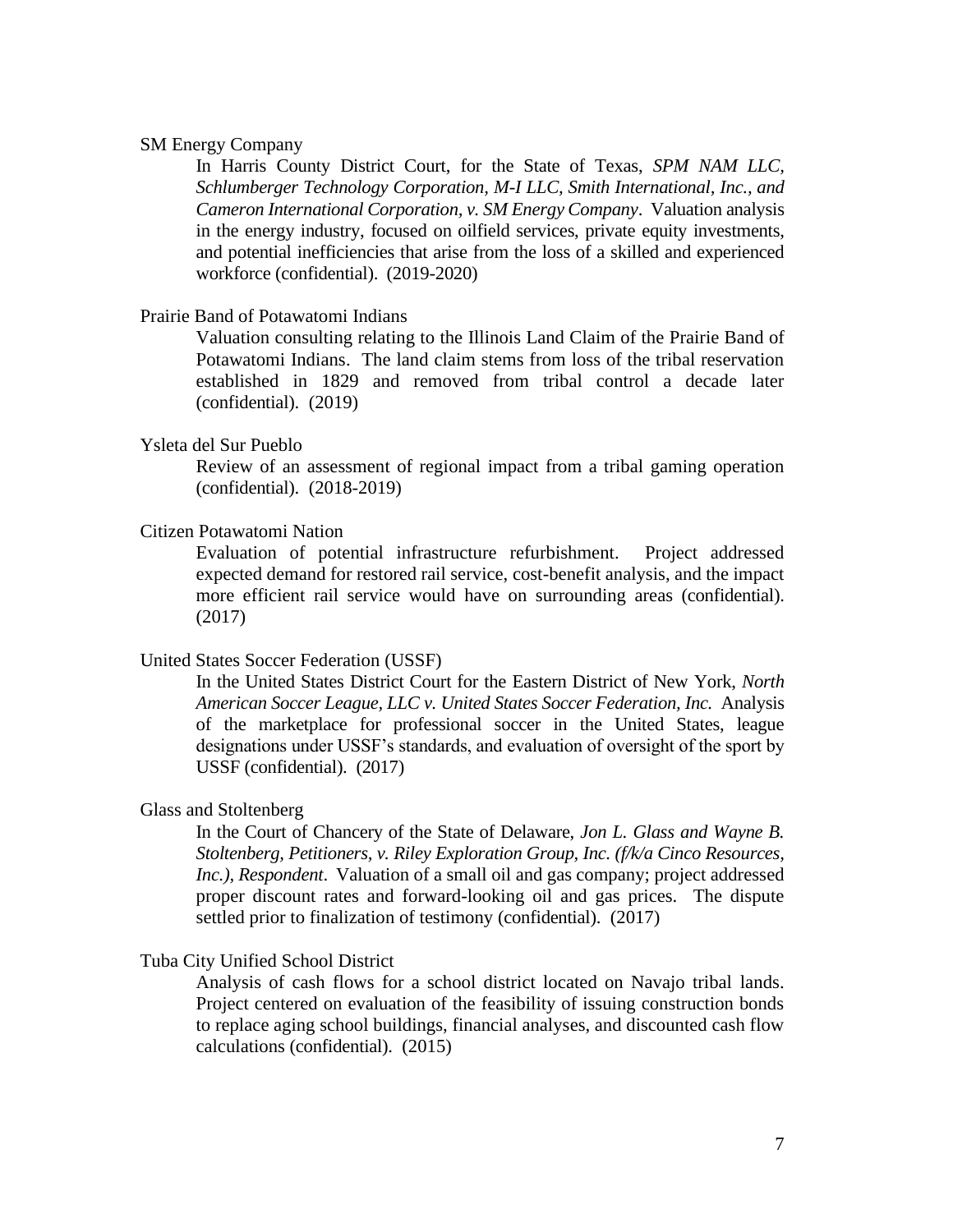#### Seneca Nation of Indians

Evaluation of damages stemming from construction of a major highway built over Indian land, allegedly without proper compensation (confidential). (2010- 2011)

## Pokagon Band of Potawatomi Indians

Strategy consulting relating to economic development initiatives geared toward enterprise diversification. Project addressed financial analysis, the roles played by Board members and economic development staff, cost-benefit analysis, and prioritization of investment decisions (confidential). (2010)

## Greenberg Traurig LLP

Privileged consulting relating to the existing framework governing rights-ofway on tribal lands, access to infrastructure for the purpose of energy development, value of rights-of-way, and potential federal legislation altering the administration of rights-of-way going forward (confidential). (2006)

### Cook Inlet Region, Inc. (a Native Corporation)

Valuation of oil and gas properties relating to a tax dispute. Analysis addressed comparable properties, valuation techniques, and calculation of appropriate discount rates; project included in-person negotiation with the IRS (confidential). (2005-2006)

#### Hualapai Tribe

Evaluation of economic development opportunities arising from a revision to the National Park Service's management plan for the Colorado River. Analysis addressed assumptions underlying projections of use, appropriate discount rates, and likely damages arising under various management scenarios (confidential). (2005)

Shivwits Band of Paiute Indians

Lease negotiations between the tribe and a multinational corporation with cobalt and tungsten processing operations on tribal land. Prepared financial analysis regarding value of lease extension, participated in multi-party negotiations, and advised the tribe and legal counsel on economics of facility viability (confidential). (2001-2002)

## **SELECT REPORTS, PUBLICATIONS, AND LEGISLATIVE TESTIMONY**

Policy Brief (with Hill, Jorgensen, and Kalt), *Recommendations for the Allocation and Administration of American Rescue Plan Act Funding for American Indian Tribal Governments*, Harvard Project on American Indian Economic Development, April 9, 2021.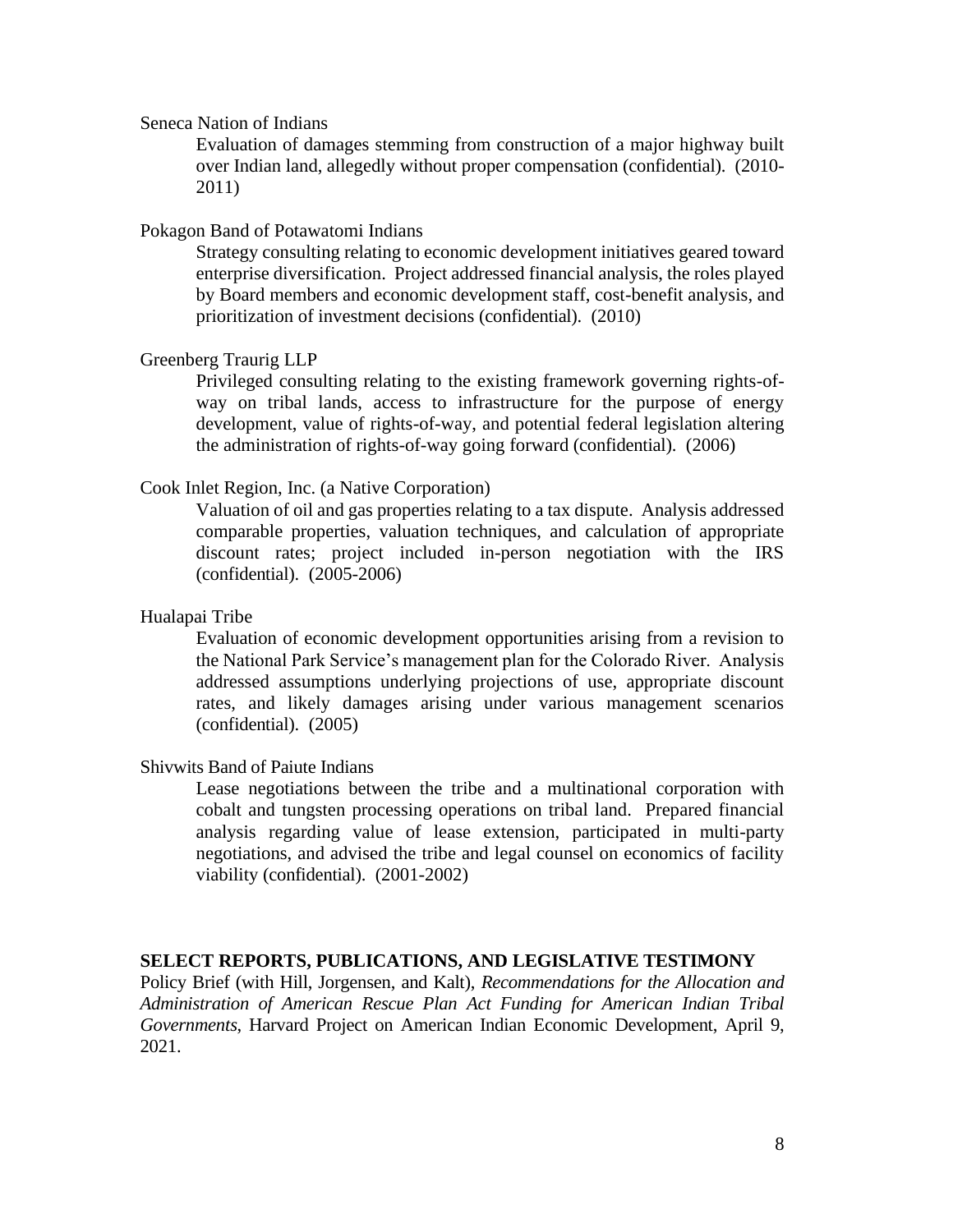Policy Brief (with Hill, Jorgensen, and Kalt), *Federal COVID-19 Response Funding for Tribal Governments: Lessons from the CARES Act*, Harvard Project on American Indian Economic Development, July 24, 2020.

Policy Brief (with Hill, Jorgensen, and Kalt), *Emerging Stronger than Before: Guidelines for the Federal Role in American Indian and Alaska Native Tribes' Recovery from the COVID-19 Pandemic*, Harvard Project on American Indian Economic Development, July 24, 2020.

Policy Brief (with Akee, Jorgensen, and Kalt), *Proposal for a Fair and Feasible Formula for the Allocation of CARES Act Covid-19 Relief Funds to American Indian and Alaska Native Tribal Governments*, Harvard Project on American Indian Economic Development, May 22, 2020.

Policy Brief (with Akee, Jorgensen, and Kalt), *The Need for a Significant Allocation of Covid-19 Response Funds to American Indian Nations*, Harvard Project on American Indian Economic Development, May 18, 2020.

Policy Brief (with Akee, Jorgensen, and Kalt), *Dissecting the US Treasury Department's Round 1 Allocations of CARES Act Covid-19 Relief Funding for Tribal Governments*, Harvard Project on American Indian Economic Development, May 18, 2020.

Statement to the Secretary of the Treasury (with Akee, Jorgensen, and Kalt), *Allocation of Covid-19 Response Funds to American Indian Nations*, Harvard Project on American Indian Economic Development, April 10, 2020.

Statement to US House of Representatives, Committee on Oversight and Government Reform, Subcommittee on the Interior, Energy, and Environment, *Hearing on Tribal Energy Resources: Reducing Barriers to Opportunity*, July 17, 2018.

"Discounted Cash Flow Valuation for Oil and Gas Pipelines," Pipeline and Gas Journal, December 20, 2017.

Statement to US House of Representatives, Committee on Natural Resources, *Hearing on HR 215, American Indian Empowerment Act*, October 25, 2017.

*Economic Impact of the Hualapai Water Rights Settlement and Proposed Diamond Creek Pipeline,* Research support for the Hualapai Tribe and Professor Joseph P. Kalt, The Harvard Project on American Indian Economic Development, July 16, 2017.

Statement to US House of Representatives, Committee on Natural Resources, *Hearing on HR 538, Tribal Prosperity and Self-Determination through Energy Development*, October 4, 2016.

Statement to US Senate Committee on Indian Affairs, *Hearing on Empowering Indian Country: Coal, Jobs, and Self-Determination*, April 8, 2015.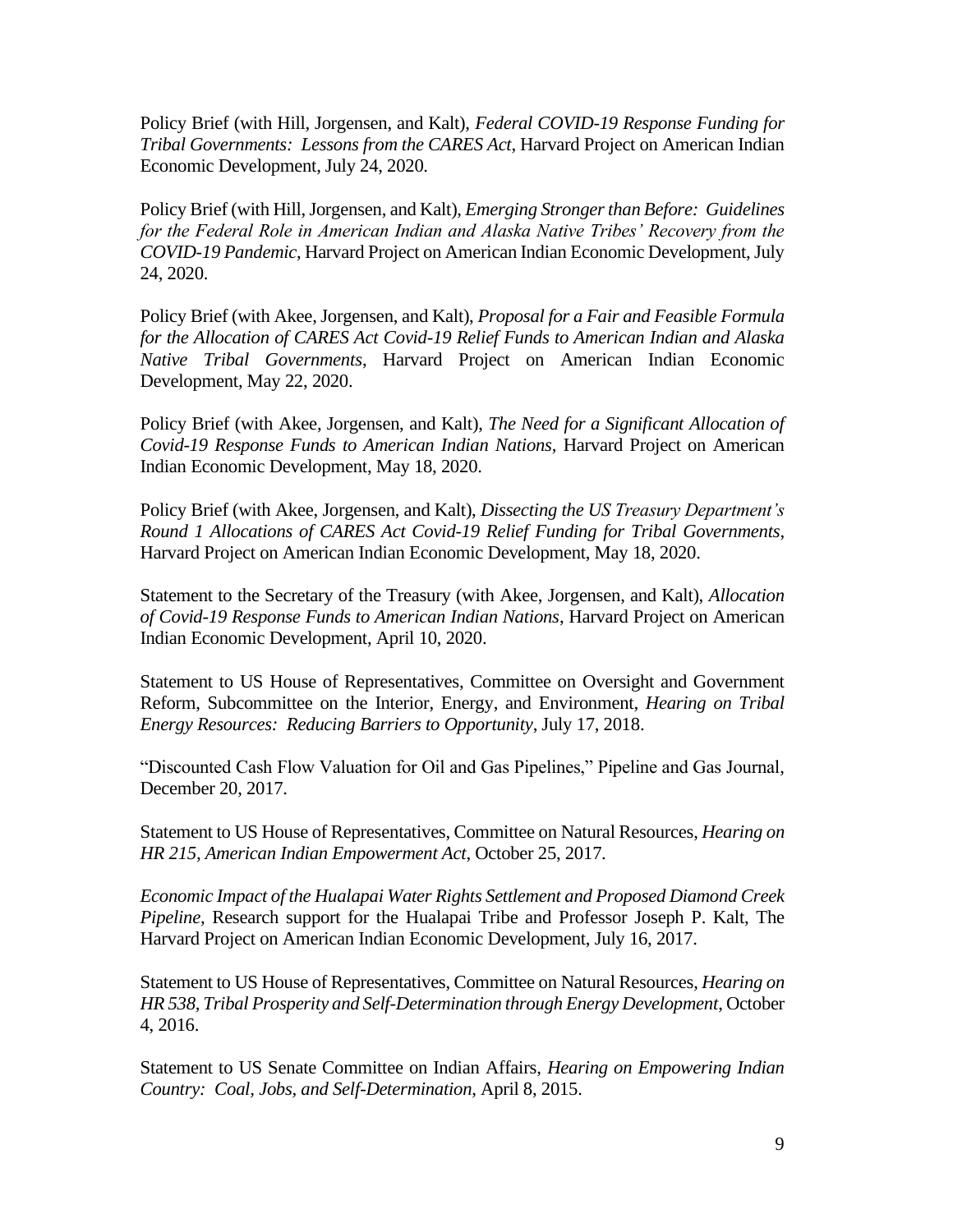*The Mining of Crow Nation Coal: Economic Impact on the Crow Reservation, Big Horn County, and Montana,* Research support for the Crow Nation and Professor Joseph P. Kalt, The Harvard Project on American Indian Economic Development, February 4, 2014.

*Native Lands and Natural Resource Development*, served on the Advisory Board for Revenue Watch International, October 2010 to June 2011.

*The State of the Native Nations* (The Harvard Project on American Indian Economic Development, with JB Taylor, CEA Curtis, S Cornell, KW Grant, MR Jorgensen, JP Kalt, and AJ Lee), *Oxford University Press*, June 2008.

"Remember Our Indian Heritage" (with Kevin Red Star), opinion piece in *The Oklahoman*, August 2007.

"Wealth Building in Rural America: Potential in Human Diversity" (with coauthors), Washington University, Center for Social Development, 2006.

"Rural Wealth Building" (with Luxman Nathan and Anna Lee), Washington University, Center for Social Development, March 2005.

Comments on "Myths and Realities of Tribal Sovereignty: The Law and Economics of Indian Self-Rule," by Professors Kalt (KSG) and Singer (HLS), written and oral comments presented at the Native Issues Research Symposium, Harvard Business School, December 5, 2003.

"Toward a Complete Picture," Let's Go: Southwest USA Adventure Guide, St. Martin's Press, December 2003.

Statement to US Senate Committee on Indian Affairs, *Hearing on S.519, The Native American Capital Formation and Economic Development Act of 2003*, April 30, 2003.

"Native America at the New Millennium" (with JB Taylor, S Beane, K Bishop, SS Black, KW Grant, MR Jorgensen, J King, AJ Lee, H Nelson, and Y Roubideaux), in *American Indian Research & Grants Assessment Project,* The Harvard Project on American Indian Economic Development, April 2002.

"The Political Economy of Indian Gaming: The New England Experience" (with Luxman Nathan)*, Communities and Banking*, No. 28 (publication of the Federal Reserve Bank of Boston), Winter 2000.

"Reserve-Based Economic Development: Impacts and Consequences for Caldwell Land Claims" (with Kenneth W. Grant, Joseph P. Kalt, and Manley A. Begay, Jr.), August 10, 1999.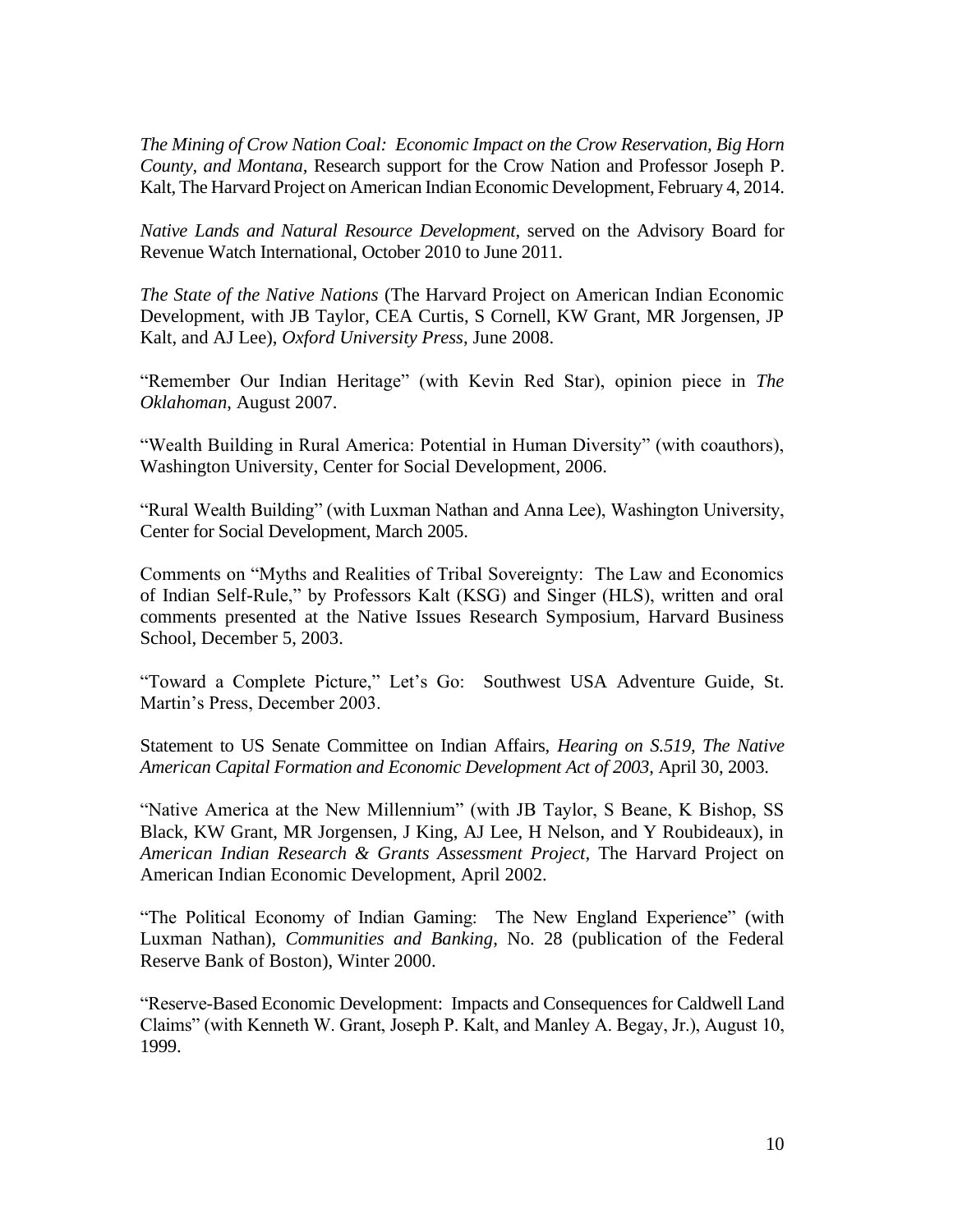"Adopting Commercial Codes: Overcoming Lending Barriers on Reservations" (with Luxman Nathan)*, Communities and Banking*, No. 24 (publication of the Federal Reserve Bank of Boston), Winter 1999.

"Tool of Sovereignty: The Crow Commercial Code" (with Luxman Nathan), Harvard Project Report Series 98-4, April 1998.

# **SELECT PRESENTATIONS AND SPEAKING ENGAGEMENTS**

January 2021 Native View of Tribal Energy Resource Agreements (Northern California Osage)

November 2020 Native American Indian Heritage Month (United States Department of Defense – United States Army Tank-Automotive and Armaments Command)

October 2020 Redefining "Allyship" Amongst Indigenous Communities and Academia (University of Texas at El Paso and El Paso Community College)

September 2020 Navajo Indian Irrigation Project (NIIP Subcommittee Meeting – Navajo Nation)

July 2020 Inequalities in Indian Country During Covid-19 (Advanced Leadership Initiative – Harvard University)

July 2020 Federal Coronavirus Aid Offers Relief and Frustrations – Native America Calling

June 2020 How a Lengthy Delay in COVID-19 Stimulus Funding Impacted Tribal Governments – *The Takeaway* (Public Radio International – WNYC)

May 2020 Economic Impact of Covid-19 on Tribal Communities (National Caucus of Native American State Legislators)

April 2020 The Realities of Coronavirus Aid Distribution – Native America Calling

March 2020 Developments in the Oil & Gas Industry: Russia and the United States (Davis Center for Russian and Eurasian Studies at Harvard University)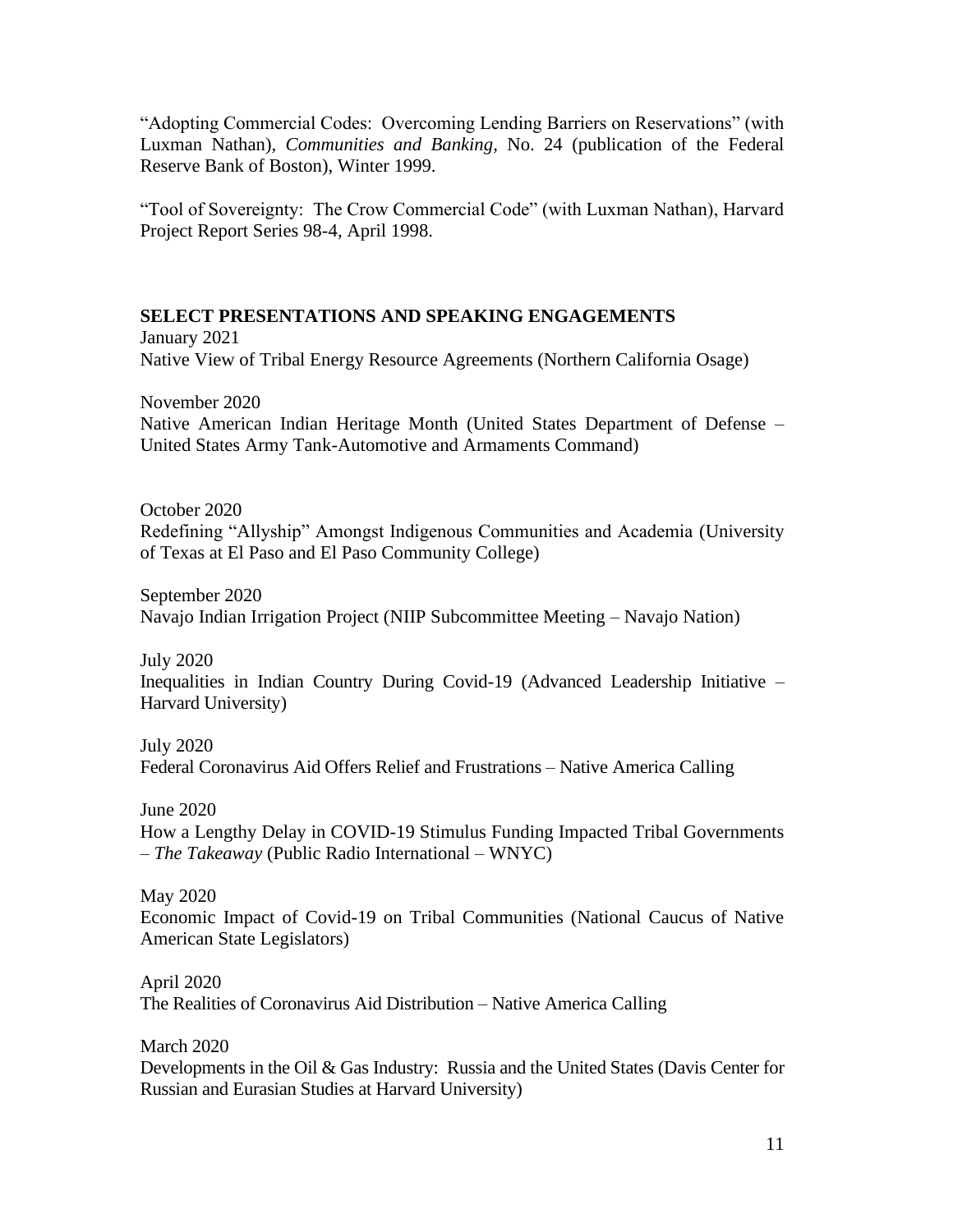February and April 2020 Climate Solutions Living Lab – Cambridge, MA (Harvard Law School)

December 2019 Keynote address at the *Taxation in Indian Country* annual conference – Las Vegas, NV

April 2019 Strategies for Economic Development: From Ethiopia to the Chickasaw Nation – Cambridge, MA (Growth Lab, Center for International Development, Kennedy School of Government, Harvard University)

April 2019 Socialism or Capitalism – Native America Calling

February and April 2019 Climate Solutions Living Lab – Cambridge, MA (Harvard Law School)

September 2018

Economic Impact of the Hualapai Water Rights Settlement and Proposed Diamond Creek Pipeline – Grand Canyon West, AZ (Tribal Council and Department of Interior)

July 2018

*Hearing on Tribal Energy Resources: Reducing Barriers to Opportunity* – Washington, DC (US House of Representatives, Committee on Oversight and Government Reform, Subcommittee on the Interior, Energy, and Environment)

February 2018 The First Year of President Trump – Native America Calling

October 2017 *HR 215, American Indian Empowerment Act* – Washington, DC (US House of Representatives, Committee on Natural Resources)

September 2017 Business Development on Indian Lands – Ignacio, CO (Rocky Mountain Indian Chamber of Commerce and the Southern Ute Tribe)

March 2017 Nation Building: Research in Indian Country – Cambridge, MA (Harvard University)

October 2016 *HR 538, Tribal Prosperity and Self-Determination through Energy Development* – Santa Fe, NM (US House of Representatives, Committee on Natural Resources)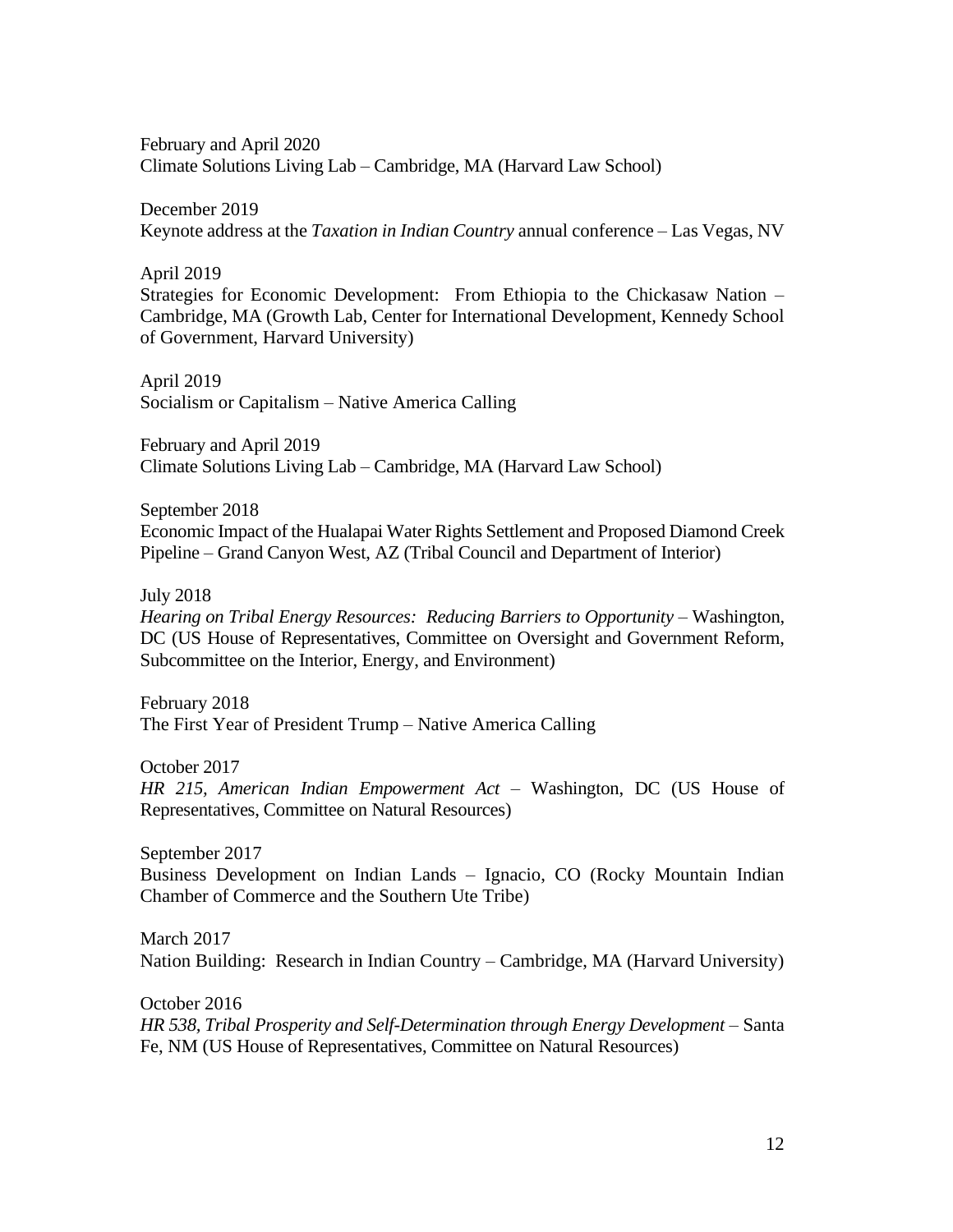April 2016 The Facts About Taxes – Native America Calling

October 2015 *Homelessness in Indian Country* – Advisory Roundtable – San Diego, CA (National Congress of American Indians)

September 2015 *Research in Indian Country* – Advisory Roundtable – Boston, MA (Native American Finance Officers Association/Federal Reserve Bank of Minneapolis)

June 2015 The Future of Coal – Native America Calling

April 2015 *Empowering Indian Country: Coal, Jobs, and Self-Determination* – Crow Agency, MT (Senate Committee on Indian Affairs)

February 2015 Economic Modeling and Scenario Analysis – Litchfield Park, AZ (Tuba City Unified School District)

January/February (annually) 2015-2016 Nation Building: Research in Indian Country – Flagstaff, AZ (Northern Arizona University)

April 2014 Economic Development Isn't Only About Economics – Rock Hill, SC (American Indian Chamber of Commerce of South Carolina)

January/February (annually) 2011-2014 Nation Building: Research in Indian Country – Tucson, AZ (University of Arizona)

January (annually) 2009-2018 Perspectives on the Challenges Facing Native America – Cambridge, MA (Harvard University)

March 2013 Nation Building Through Economic Development – New Town, ND (Three Affiliated Tribes of the Fort Berthold Reservation)

July 2012

Energy Resources and Sustainable Economic Development – New Town, ND (Three Affiliated Tribes of the Fort Berthold Reservation)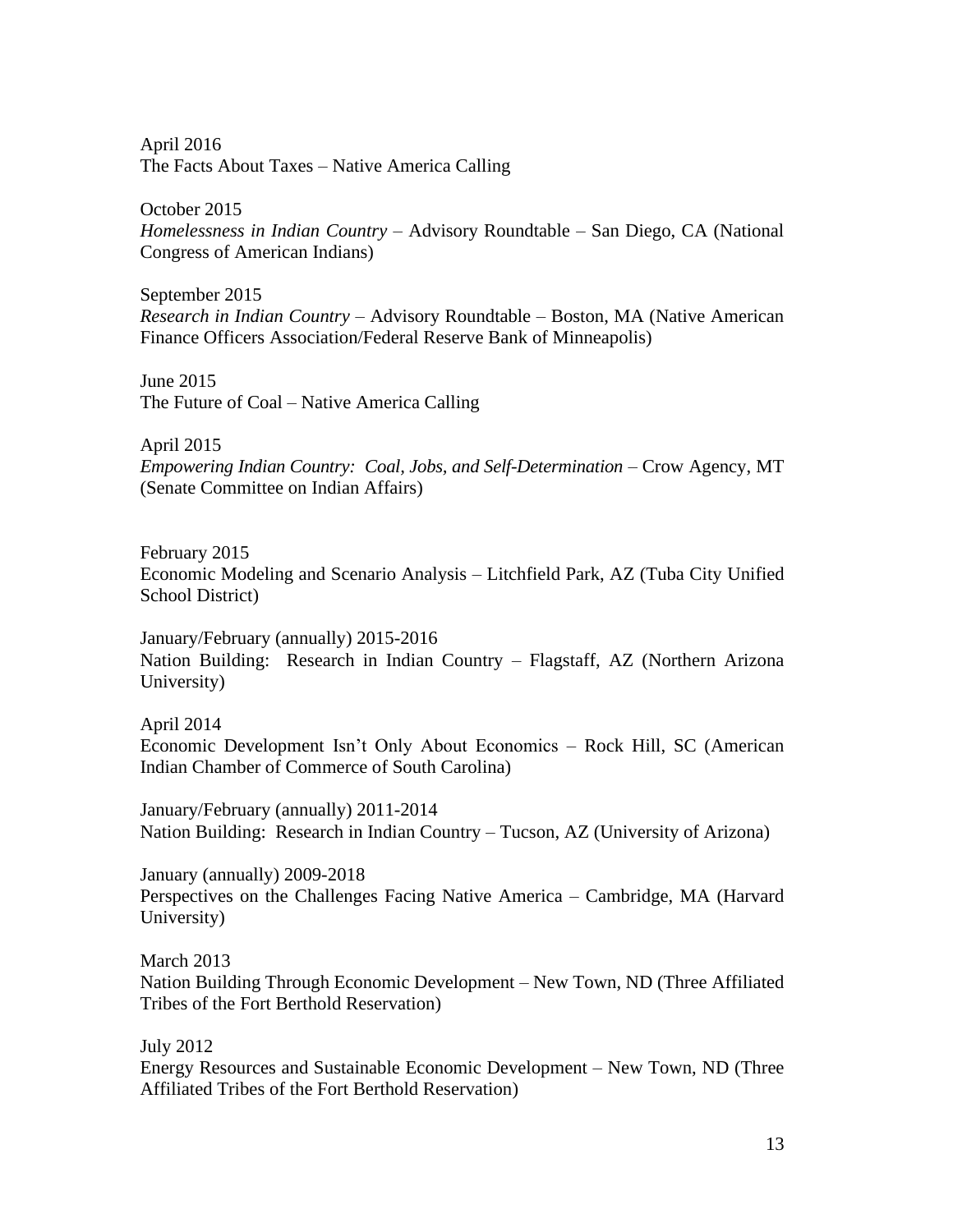August 2010

Strategic Planning for Sustainable Economic Development – Watervliet, MI (Pokagon Band of Potawatomi Indians)

July 2010 Governance Analysis for Native Nations – St. Michael, ND (Spirit Lake Sioux Tribe)

April 2010

Long-Term Planning and Strategic Orientation – East Lansing, MI (Michigan Economic Development Corporation)

June 2007 The State of the Native Nations – New York, NY

December 2006 United We Thrive – Oklahoma City, OK

April 2005 To the Point – National Public Radio

March 2005

The State of American Indian Economic Development – Palm Springs, CA (Western Knight Center, Annenberg School for Communication, University of Southern California)

December 2004 to October 2005 Rosebud Economic Development Corporation – Advisory Project – Mission, SD (REDCO Board of Directors)

January 2004 Best Practices in Aboriginal Business and Economic Development – Banff, Alberta – Aboriginal Leadership and Management Program (The Banff Center)

December 2003 Native Issues Research Symposium – Cambridge, MA – The Law and Economics of Tribal Self-Government (HUNAP)

October and November 2003

Advisory Council Member, Tribal Asset Building Project – Mystic Lake, MN – (Kathryn M. Buder Center for American Indian Studies and the Center for Social Development, Washington University)

July 2003

Economic Development in Indian Country – Angoon, AK – Tongass Leadership Team Meeting (USDA Forest Service)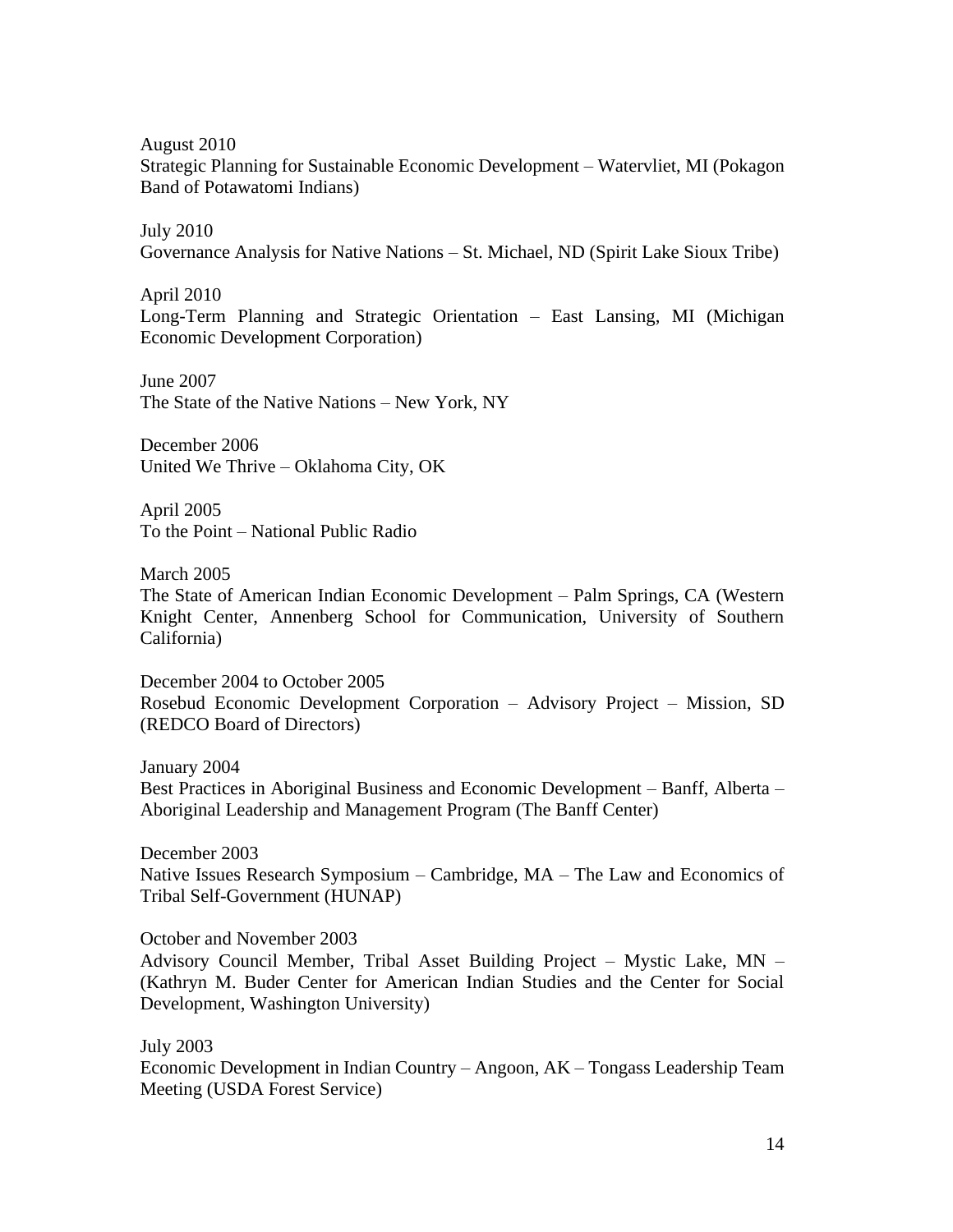June 2003

Economic Security and Good Governance – Phoenix, AZ (National Congress of American Indians Mid-Year Session)

## April 2003

*S.519 The Native American Capital Formation and Economic Development Act of 2003* – Washington, DC (Senate Committee on Indian Affairs)

August 2002 Sovereignty Matters – Cross Lake, Manitoba (Pimicikamak Cree Nation)

January/February/March 2002 NativeEdge Training Project – Phoenix, Portland, Oklahoma City (Department of Housing and Urban Development)

July 2001 Models for Economic Development – Washington, DC (Tribal Diplomats' Circle)

# **BOARD SERVICE**

Southern Ute Indian Tribe – Ignacio, CO Service on the Economic Advisory Panel for the diversified business interests of a tribe with substantial invested assets (2020-present).

Oregon's Kitchen Table Democracy – Portland, OR

Service on the Board of Directors for a nonprofit at Portland State University that focuses on collaborative governance and a range of efforts to connect city, state, and federal governments with the communities and citizens they represent (2015-present).

Revenue Watch International – New York, NY Served on the Advisory Board for "Native Lands and Natural Resource Development," published June 2011 (2010-2011).

Debt Education and Certification Foundation – Benbrook, TX Served on the Board of Directors, as Treasurer of the Board, and as Chair of the Finance Committee for a TX nonprofit corporation (2005-2010).